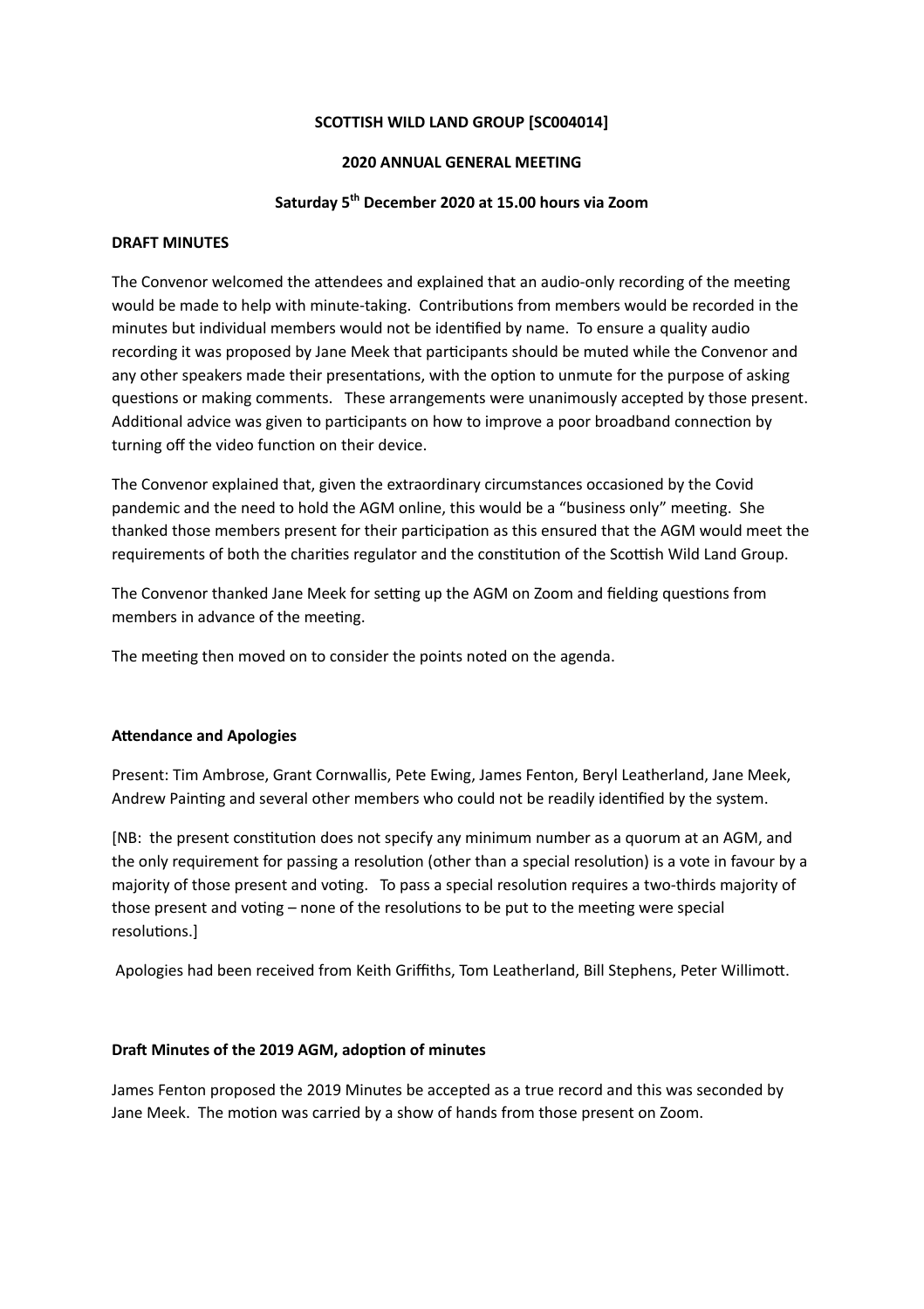## **Matters arising from the 2019 AGM:**

# **Item 4: Conversion From Registered Scosh Charity To Scosh Charitable Incorporated Organisation (SCIO)**

No progress was made on this issue in 2020. A member has come forward with an offer of help and it is hoped that progress can be made towards conversion to SCIO status in 2021. Beryl Leatherland and Tim Ambrose had proposed to meet with SWLG's solicitor in Pitlochry for initial discussions but there has been little scope for face-to-face meetings since the last AGM due to the Covid pandemic.

# **AOCB – 1 – new membership leaflet**

The draft membership leaflet produced by James Fenton and circulated at the last AGM has not been finalised for various reasons, one of these being the lack of progress towards becoming a SCIO. Having the leaflet printed while SWLG is still an unincorporated association means it would have to be reprinted once the Group's status changes, at considerable expense. The Convenor expressed the hope that progress could nonetheless be made on producing the new leaflet as soon as possible for distribution to various outlets.

# **AOCB – 2 – Scosh Landscape Alliance**

A member had inquired about the activities of the Scottish Landscape Alliance. The Convenor explained that although this is not really relevant to the present AGM and the running of SWLG, she could provide some details for the information of SWLG members. The SLA website is operational and, despite the difficulties caused by the Covid pandemic, the group has had Zoom meetings throughout the year. There is plentiful information on the SLA website for those interested and work is progressing well despite the lack of funding.

## **Convenor's Report and Remarks**

This was briefly summarised as a full report had been produced and posted on the website.

The Convenor noted that the **Werrity Report** had now been considered by the Scottish Government and there was a proposal to introduce licensing of grouse moors, although not until after the Holyrood elections in May 2021 and probably after a consultation period. SWLG's work on this issue was clearly by no means finished. SWLG had made a significant contribution in this area, both through its work on hill tracks - Beryl had presented on the impact of hill tracks alongside Helen Todd of the Scottish Ramblers, including hill tracks built on grouse moors - and through organisations such as Revive Alliance and the LINK Wildlife Crime Group.

The Cairngorm Funicular was to be repaired at huge cost, to the detriment of funding for other organisations and tourist businesses in the area. The consultation on National Planning Framework 4 (i.e. Scottish Planning Policy) was on-going and very time-consuming. Correspondence with members highlighted continuing concerns over wind farm development. As stated at previous AGMs, we do not have the resources to deal thoroughly with the many wind farm applications that are notified to us. We do, however, need to devise a system for screening applications, if only to identify those that we should be objecting to because of their impact on wild land.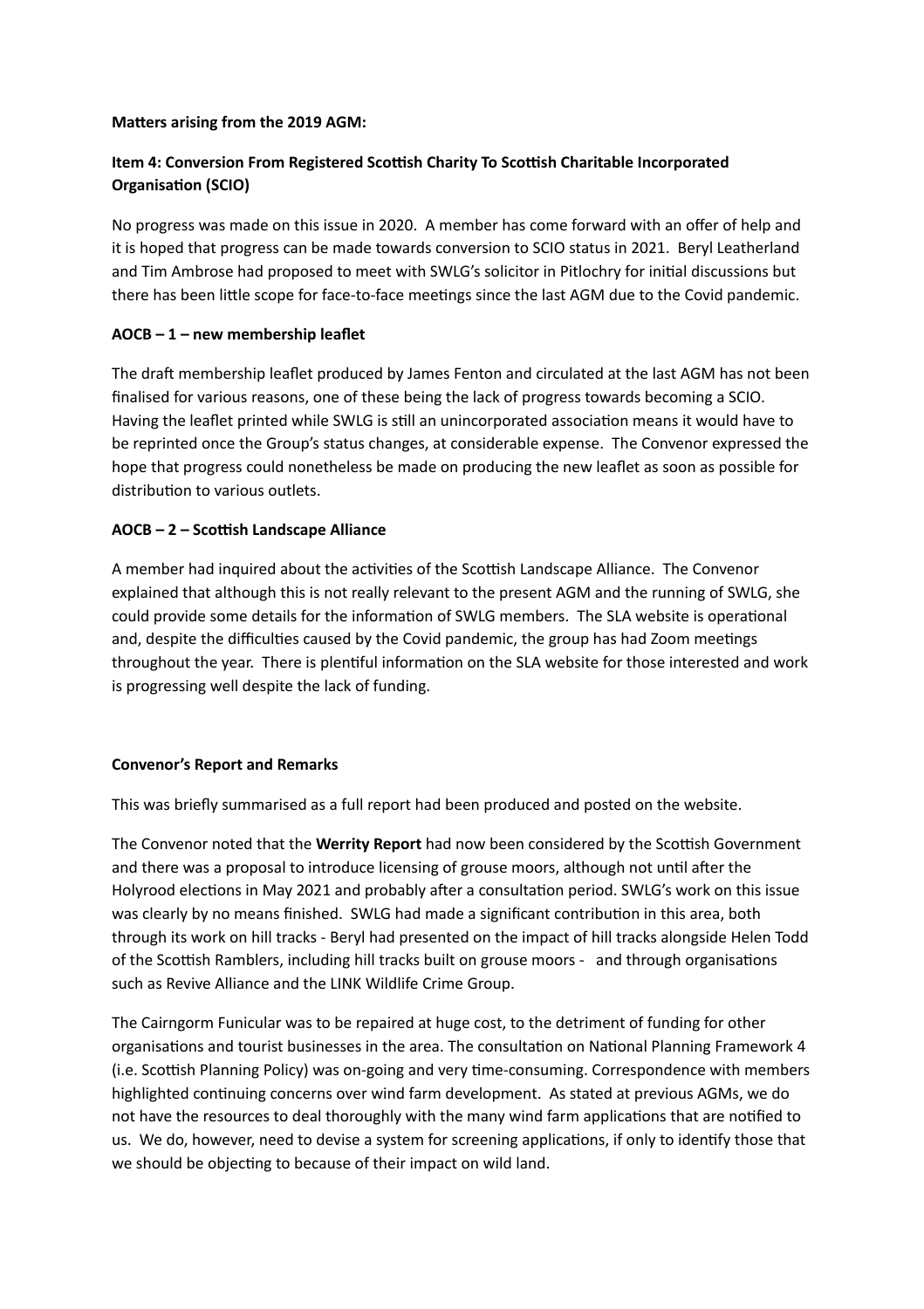The Convenor noted that SWLG was founded as a campaigning organisation and must continue to campaign actively on issues affecting wild land and landscapes in Scotland. SWLG had contributed to many campaigns over the past year, details of which had been posted on the website and/or been mentioned in Wild Land News. These included equal right of appeal and many LINK campaigns, most notably with regard to hill tracks and grouse moors. Members might not be aware that SWLG is also involved in nature and wildlife campaigning through LINK.

The Convenor noted that this would be her last AGM as Chair, having decided to step down both as Convenor and as a member of the Committee. She would, however, continue as LINK representative and would produce regular reports on LINK activities for circulation to Steering Group members.

No questions were raised by those present regarding the work of SWLG.

The Convenor thanked all Steering Committee for their hard work. James had once again done an excellent job of editing Wild Land News; Tim had continued his sterling work as treasurer, a post he has held since 1988; Grant had ensured WLN was distributed across a wide area; various Committee members had contributed excellent articles to WLN, including some outstanding contributions by Andrew Painting; Jane was thanked for organising the AGM on Zoom.

Two members of SWLG had recently volunteered their services. One of these was present at the AGM and asked for details of what might be involved. The Convenor explained that volunteers could consider sitting on the Committee for a trial period of one year and be co-opted the following year if they so wished. They would attend Committee meetings and be invited to join outings or site visits once or twice a year. (It was noted that a planned trip to the site of the hydro schemes in Glen Etive earlier in the year had had to be cancelled due to bad weather.) There followed a discussion about whether regular Steering Group meetings might continue to be held via Zoom, as had been the case during the pandemic, supplemented by occasional face-to-face meetings (e.g. annually in the form of a day trip or site visit). James, Pete and Jane spoke in favour of this or a similar arrangement. It was agreed that the question of real versus online meetings be discussed at a forthcoming Committee Meeting.

Beryl thanked the members of SWLG for their support, including their financial contribution via membership fees. Although membership numbers had been declining in recent years there were plenty of members who participated actively in debate by e-mailing her to raise matters of concern or to brief on development proposals such as the Coul Links golf course.

James proposed a vote of thanks to Beryl for her hard work as Convenor which was unanimously endorsed by the meeting.

## **Treasurer's Report and Accounts**

These were briefly summarised by Tim Ambrose as a copy of the accounts was available on the website in the traditional format. Income had declined slightly to £4,175, but costs had also reduced to £2,234, leaving a surplus for the year of £1,941 and a balance on Group funds of £18,021 at 31 March 2020. This was sufficient to finance a substantial piece of work or project.